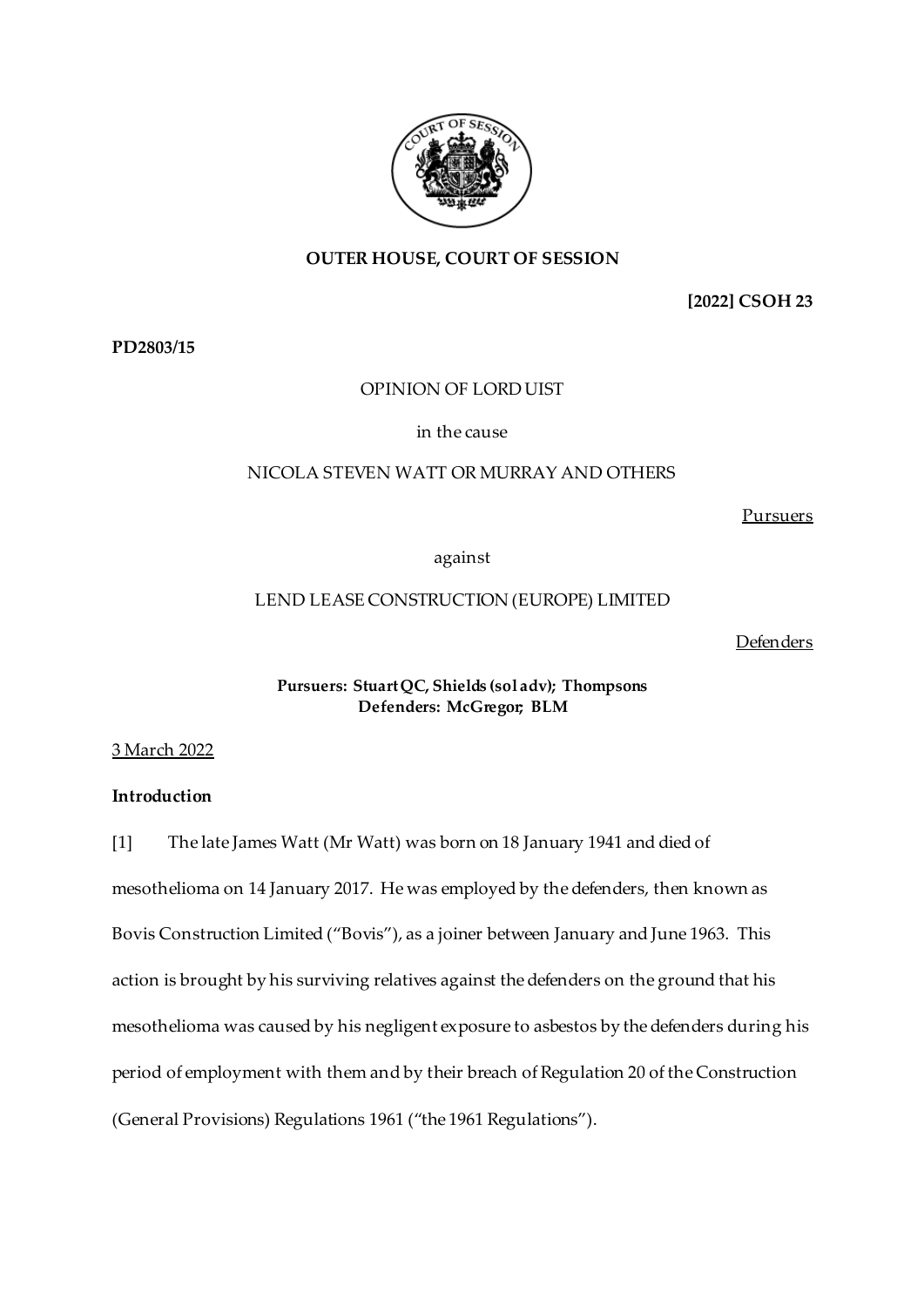[2] Regulation 20 of the 1961 Regulations provided that where in connection with any grinding, cleaning, spraying or manipulation of any material there is given off any dust or fume of such a character and to such an extent as to be likely to be injurious to the health of persons employed all reasonably practical measures shall be taken either by securing adequate ventilation or by the provision or use of suitable respirators or otherwise to prevent the inhalation of such dust or fume. Regulation 20 of the 1961 Regulations, which came into force on 1 March 1962, replaced Regulation 82 of the Building (Safety, Health and Welfare) Regulations 1948 and was in the same terms as Regulation 82 of the 1948 Regulations. It was therefore the 1961 Regulations which were in force during the period of Mr Watt's employment with Bovis.

#### **The pleadings**

[3] It is averred by the pursuers that during his employment with the defenders Mr Watt worked on the construction of shop premises including a basement car park in Argyle Street, Glasgow and was exposed to significant amounts of asbestos dust cutting and fitting asbestos sheets to line an area about 25 by 20 feet of the car park ceiling. He cut 8 by 4 feet asbestos sheets into 2 by 2 feet tiles with a saw, planed the edges of the cut sheets and formed a bevel on each side. He then fixed the cut sheets into position with an electric drill and fixed them with screws. He worked above his head and the asbestos dust rained down on him. Substantial quantities of asbestos dust were given off in the air in the course of these operations. Asbestos dust and debris were given out into the atmosphere and would cover surfaces, including the floor, where it was further disturbed by persons walking over it and when being swept up. Asbestos dust also settled on his person and clothes and was further disturbed when he removed his clothes. Throughout the period of his employment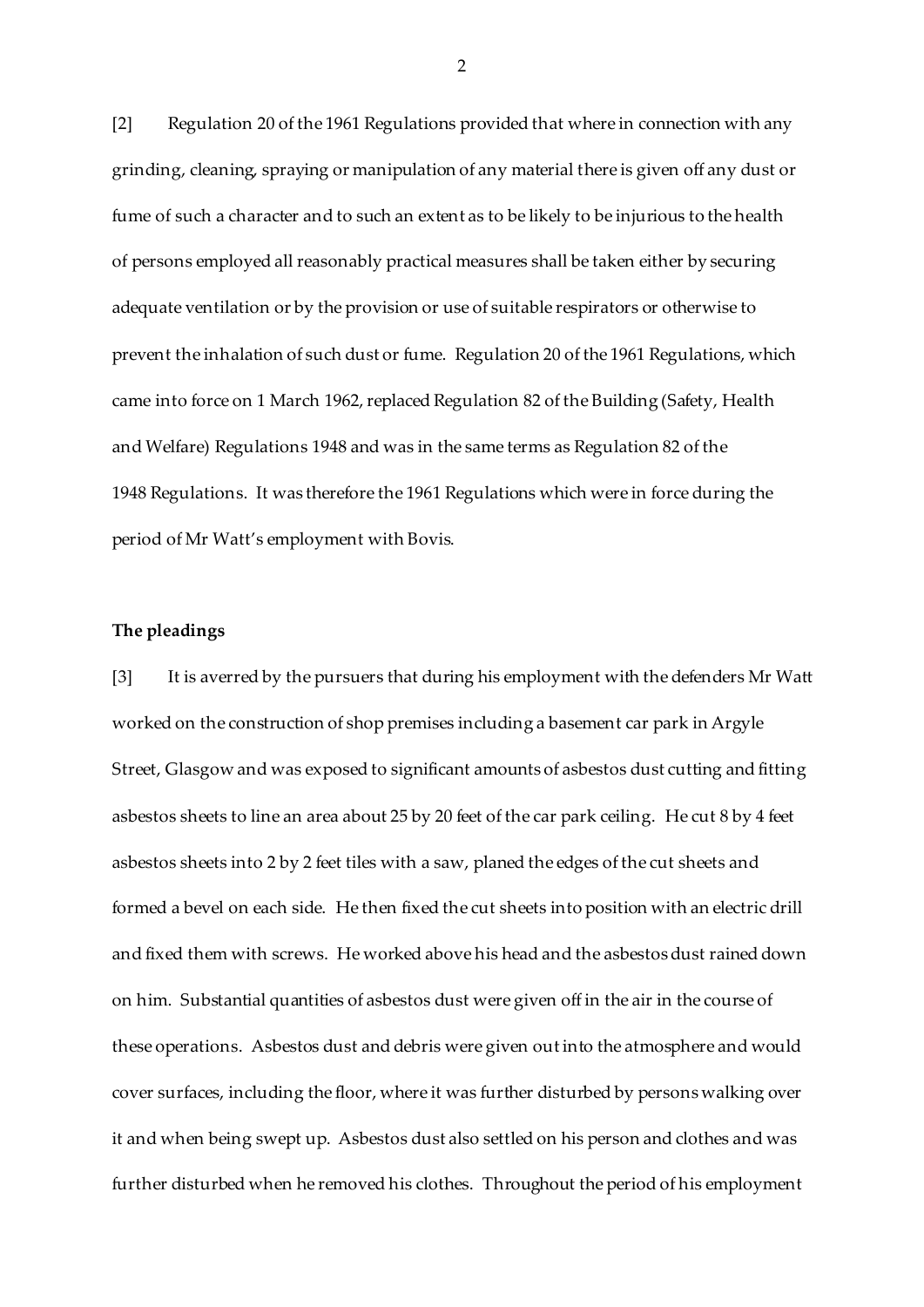with them the defenders knew or ought to have known of the risk of respiratory injury to employees exposed to asbestos dust. From before and throughout his employment with them they should have appreciated the risk of respiratory injury to him from asbestos dust and taken steps necessary to guard against it.

[4] In response the defenders aver that any exposure to asbestos during Mr Watt's employment with Bovis would have been secondary, intermittent and of a low level for 3 or 4 days. Any work exposing him to asbestos is likely to have taken place outdoors. Any exposure would have been no higher than 0.3 fibre/ml to 8 fibre/ml. Any exposure would have been significantly below the Helsinki criteria and the published research work of Parkes. At the time any such asbestos exposure took place in 1963 it would not have been reasonably foreseeable to Bovis that Mr Watt would be exposed to the risk of developing an asbestos-related condition. Had such level of exposure occurred in 1971 the Factory Inspectorate would have taken no enforcement action.

### **The evidence**

[5] I heard evidence from four witnesses in the course of the proof. On behalf of the pursuers there was led the evidence of Joe McCluskey, a representative of the firm of solicitors acting for the pursuers, who took a statement from Mr Watt on 17 June 2015 which the latter signed on 25 June 2015, Robin Howie, an occupational hygienist, and Dr Peter Semple, a retired consultant in general and respiratory medicine. On behalf of the defenders there was led the evidence of Professor Roger Willey, an occupational safety and health consultant with special expertise in asbestos. In addition, certain evidence was agreed in three joint minutes. The awards of damages which should be made to each pursuer in the event of liability being established were agreed. The issue to be determined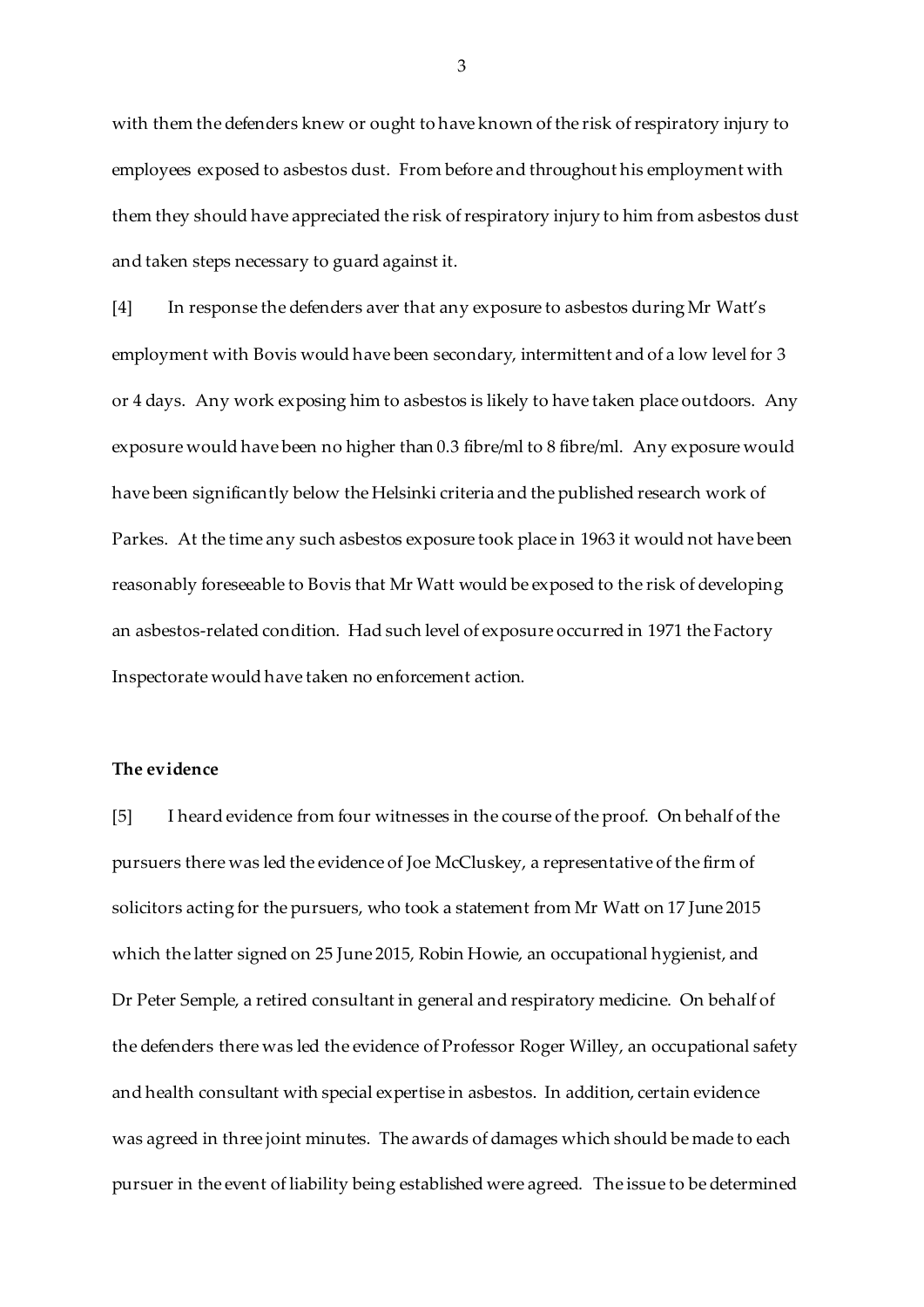on the basis of the evidence led at the proof is whether the defenders were, or ought to have

been, aware when Mr Watt was employed by them that the asbestos exposure at the levels

to which he was subjected gave rise to a risk of injury.

[6] The relevant part of the statement of Mr Watt reads as follows:

"From approximately January 1963 until June 1963 I worked with Bovis Construction.

I was employed as a joiner and the site I was working at was the construction of new shops on Argyll *(sic)* Street in Glasgow. I recall it was a row of 3 shops that were being created and behind the shops there was a further building being built behind the shops *(sic)*.

I had one job during this employment where I came into contact with asbestos.

There was a lane at the side of the shops where a small car park was being built and myself along with another joiner were *(sic)* responsible for fitting asbestos ceiling tiles in the car park.

I recall the area was around 25ft x 20ft and asbestos sheets had been delivered to sites for us to do the ceiling.

The asbestos sheets were flat white sheets that were around 8ft x 2ft. we had to cut the asbestos sheets into 4 x 2ft square panels and these were used as the ceiling tiles.

I estimated there was *(sic)*15 to 20 asbestos sheets required for the full job. The asbestos sheets were around 5/8" thick.

As I have mentioned one asbestos sheet could provide 4 different ceiling tiles. Each asbestos sheet required 3 cuts and it was handsaws we used to cut the sheets.

In cutting through the sheets, this caused a lot of dust to come off them and because we were working outside in an area, the dust was blowing about the place.

After we had the  $2 \times 2$ ft panels we then had to place the edge of the tiles and this would be the four edges on each tile and I had a hand-held plane that I used to plane the edges and to put a small bevel into each tile on each side. When doing this, this again caused further dust to be created.

Once the ceiling tiles had been prepared and were ready to fit we had a scaffold on site that we went up and the ceiling tiles were fixed to a timber frame.

When fixing the ceiling tiles to the timber frame, this involved having to drill holes in them for the screws to fit and when doing this I was working above my head and it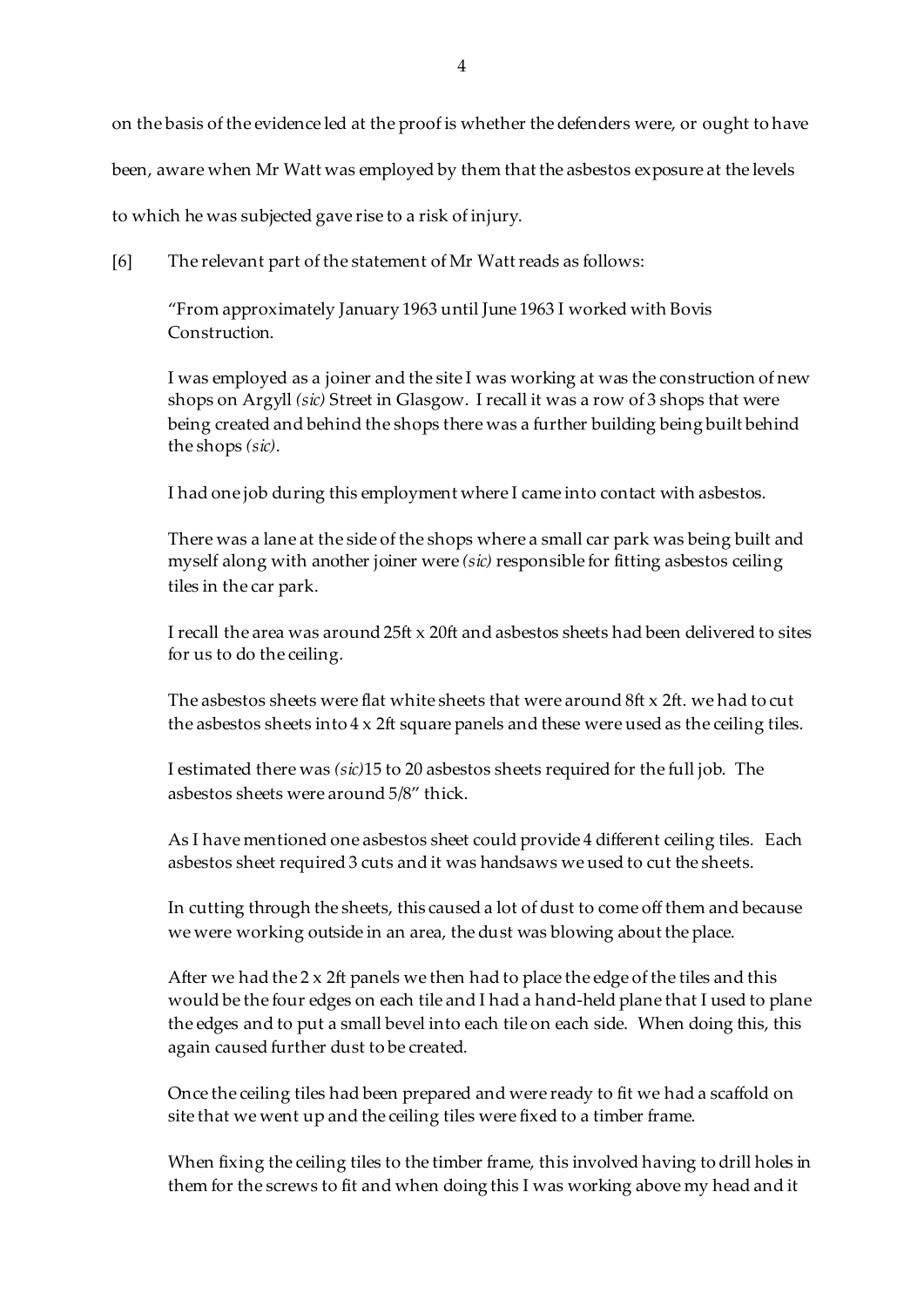was an electric drill I was suing when drilling through the sheets, this *(sic)* caused a lot of dust to be blown about from the power of the drill and the dust would fall down on my face.

I did this work constantly for 3 to 4 days and was working with the asbestos sheets and tiles throughout this period.

This was the only job I had at this site where I was exposed to asbestos. The rest of the time it was timber I was working with doing construction work and also roughing and finishing work.

I am unsure who owned the shops or what the shops became.

I wasn't provided with a mask or given any warnings about asbestos during this time.

I do not recall the name of the man who was working with me when I was doing the asbestos ceiling."

[7] Dr Semple took an early interest in work-related respiratory diseases from 1974.

He spoke to his reports dated 7 February 2016 (6/8 of process), 26 February 2016 (6/12 of process) and 26 July 2020 (6/83 of process). He had reviewed the available medical records relating to Mr Watt. In his last report he stated that in his opinion Mr Watt died of mesothelioma and that, on the balance of probabilities, his death was caused by his occupational exposure to asbestos. He considered it very significant that pleural plaques were found in the context of this case as they can be caused by low levels of exposure.

Heavy exposure for a short period of time was significant.

[8] Mr Howie spoke to his report dated 15 March 2021 (6/75 of process) and adopted it as his evidence. His *curriculum vitae* is set out on pages 29 and 30 of that report. He has worked with asbestos since the early 1970s and described himself as "immersed in asbestos". He explained that there are six different types of asbestos, of which the three most important commercially in the UK were crocidolite (blue asbestos), amosite (brown asbestos) and chrysotile (white asbestos). Crocidolite and amosite are amphibole minerals,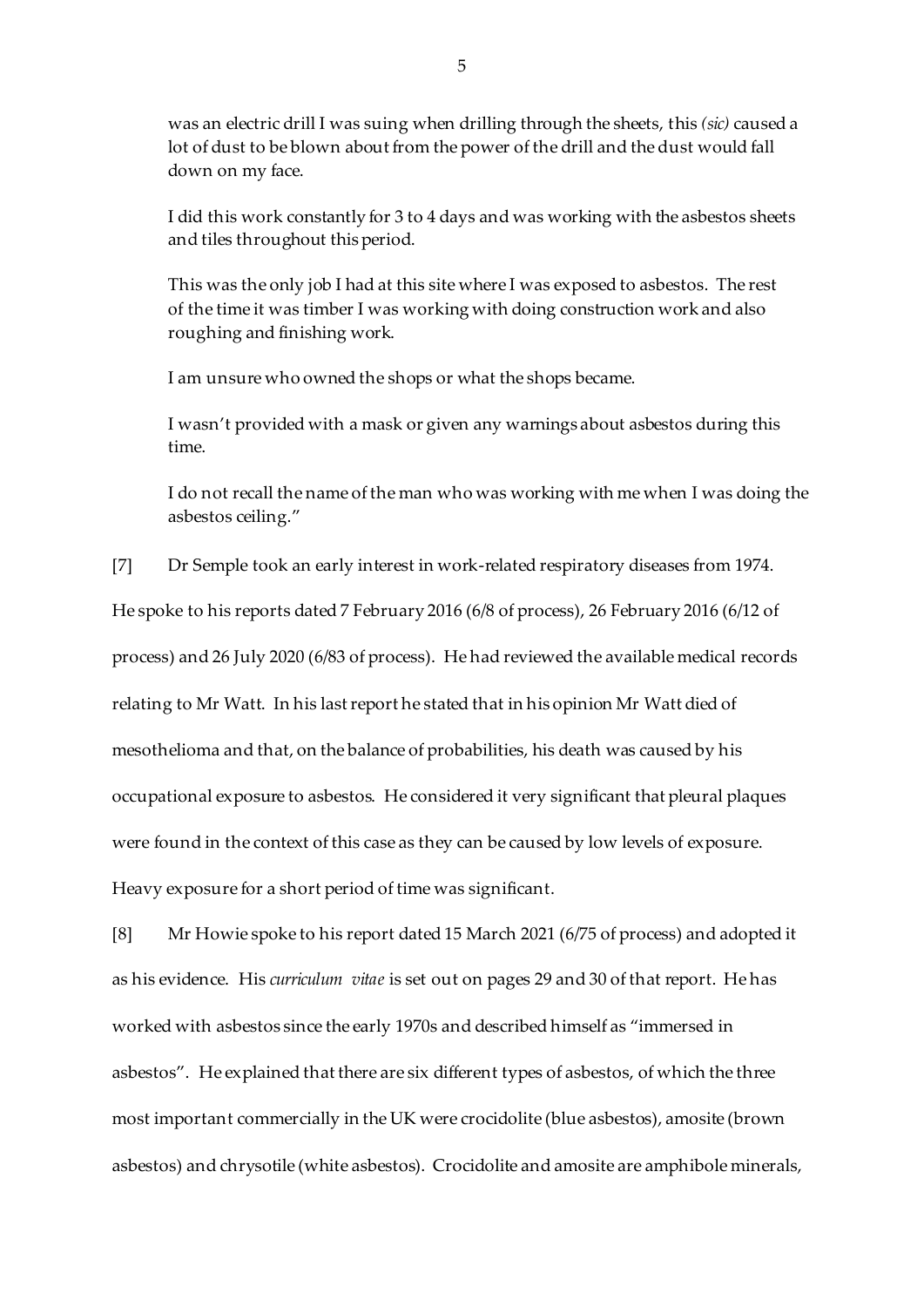whereas chrysotile is a serpentine mineral. The total number of fibres inhaled by a person in a given exposure situation is generally described as cumulative exposure, being the product of the average airborne fibre concentration and the duration of the exposure. A person exposed to an average airborne concentration of 1 fibres/ml for 10 years would have a cumulative exposure of 1 fibres/ml x 10 years = 10 fibres/ml.years. The same cumulative exposure would be given by an exposure of 2.5 fibres/ml for 4 years or an exposure to 10 fibres/ml for 1 year. The mesothelioma risk with crocidolite is about 5 times greater than with amosite and about 500 times greater than with chrysotile. It was therefore necessary to assess the type(s) of asbestos to which Mr Watt was likely to have been exposed and the likely severity and duration of exposure to each type of asbestos.

[9] He gave detailed evidence of the level of exposure to asbestos to which Mr Watt was, in his opinion, subjected in carrying out the tasks described in his above statement in terms of fibres per ml. Professor Willey also later gave similar evidence. I do not consider it necessary to go into this evidence in detail as the defenders would not at the material time have been aware of the level of exposure in terms of f/ml. On any view the level of exposure to asbestos to which Mr Watt was subjected as described by him in his statement was low level exposure over a very short period. Mr Howie summarised 15 opinions in his report, of which the following ten are relevant:

"1. It is considered that by the mid-1950s a reasonable employer would have been fully aware from the Annual Reports of the Chief Inspectors of Factories of the asbestosis, asbestosis with tuberculosis and asbestosis with lung cancer risks resulting from uncontrolled exposures to asbestos.

2. It is considered that throughout the period up to 1963 a reasonable employer would have ensured his full compliance with sections 47 and 4 of the Factories Act 1937 and sections 63, 29 and 4 of the Factories Act 1961: as date relevant.

3. It is considered that throughout the period up to 1963 a reasonable employer would have ensured his complete compliance with all duties specified by the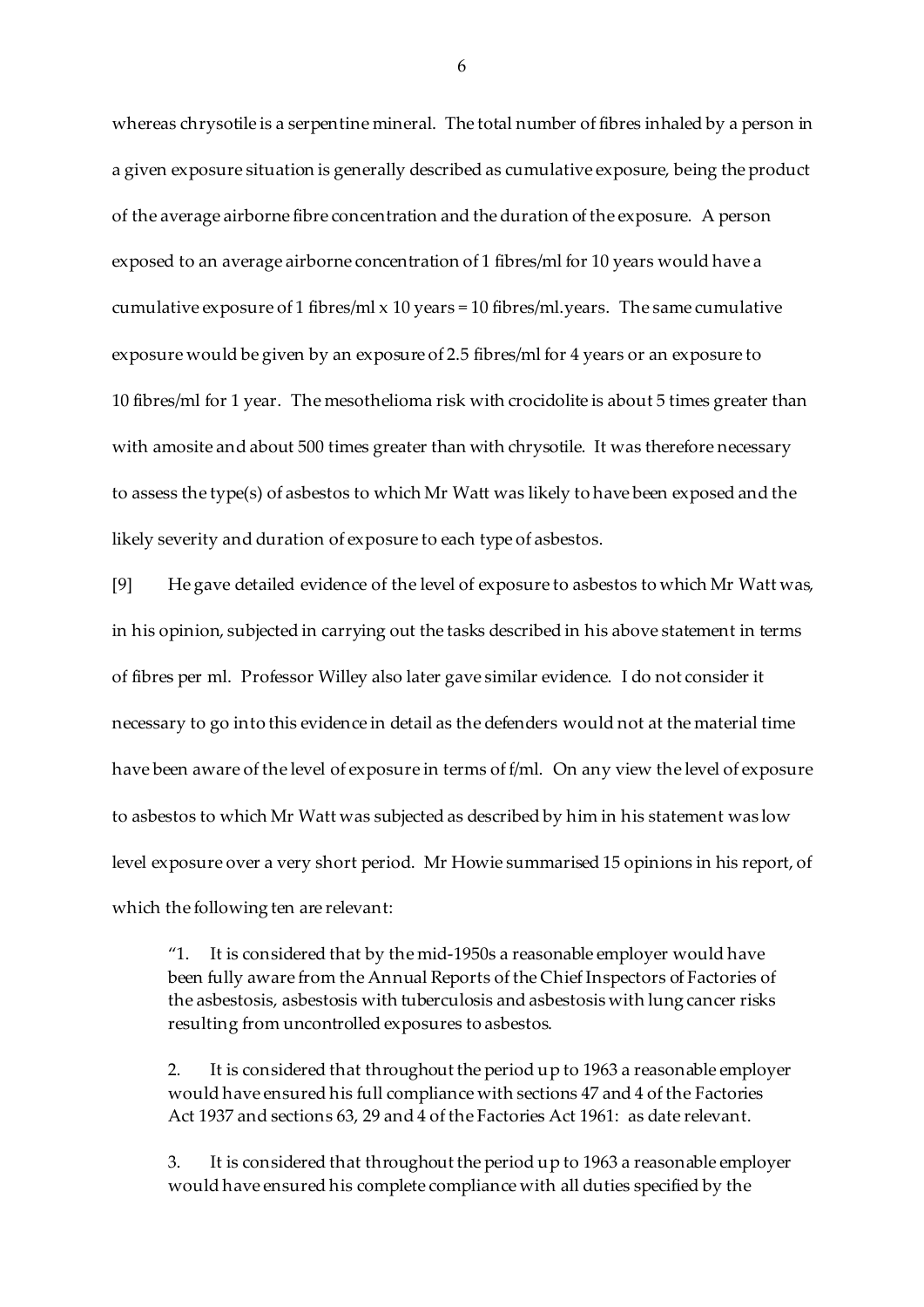Asbestos Industry 1931, *(sic)* the Building (Safety, Health and Welfare) Regulations 1948 and the Construction (General Provisions) Regulations 1961.

4. I consider that throughout the period 1960-1963 a reasonable employer would have ensured its full compliance with the totality of the contemporary occupational exposure limits; *(sic)* including the requirements that exposure to all forms of airborne contaminants should be reduced to the minimum that was practicable.

5. It is considered that from 1960 onwards guidance for work with asbestos was published by HM Factory Inspectorate and that a reasonable employer would have ensured his knowledge of, and full implementation of, all relevant contemporary such guidance, backed up airborne dust monitoring: *(sic)* particularly so if visible dust was being generated.

…

10. It is considered likely that while employed with Bovis Construction Limited Mr Watt would have worked with asbestos insulation board containing about 15-25% of amosite or a mixture of amosite and chrysotile.

11. It is considered likely that while employed with Bovis Construction Limited Mr Watt was not warned of the dangers of work with asbestos and was not provided with a respirator.

12. It is considered likely that while employed with Bovis Construction Limited Mr Watt would have been exposed to a mean of about 25-35 fibres/ml of amosite when working with asbestos insulation boards.

13. It is considered likely that while employed with Bovis Construction Limited Mr Watt would have been exposed to a cumulative exposure of about 0.3-0.6 fibres/ml.years *(sic)* of amosite.

…

15. It is considered that throughout the period 1957-1963 a reasonable employer would have fully complied with all relevant legislation, regulations and guidance, would have warned their employees of the dangers from asbestos, would have provided suitable control measures / working methods to minimise emissions of airborne asbestos fibres; would have provided suitable Approved *(sic)*  respirators and protective clothing; and would have applied the guidance given in the technical literature and in the relevant British Standard Specification for Respirators."

[10] In cross-examination Mr Howie accepted that in 1963 asbestos was used widely

in domestic and everyday settings and its use in the construction trade was widespread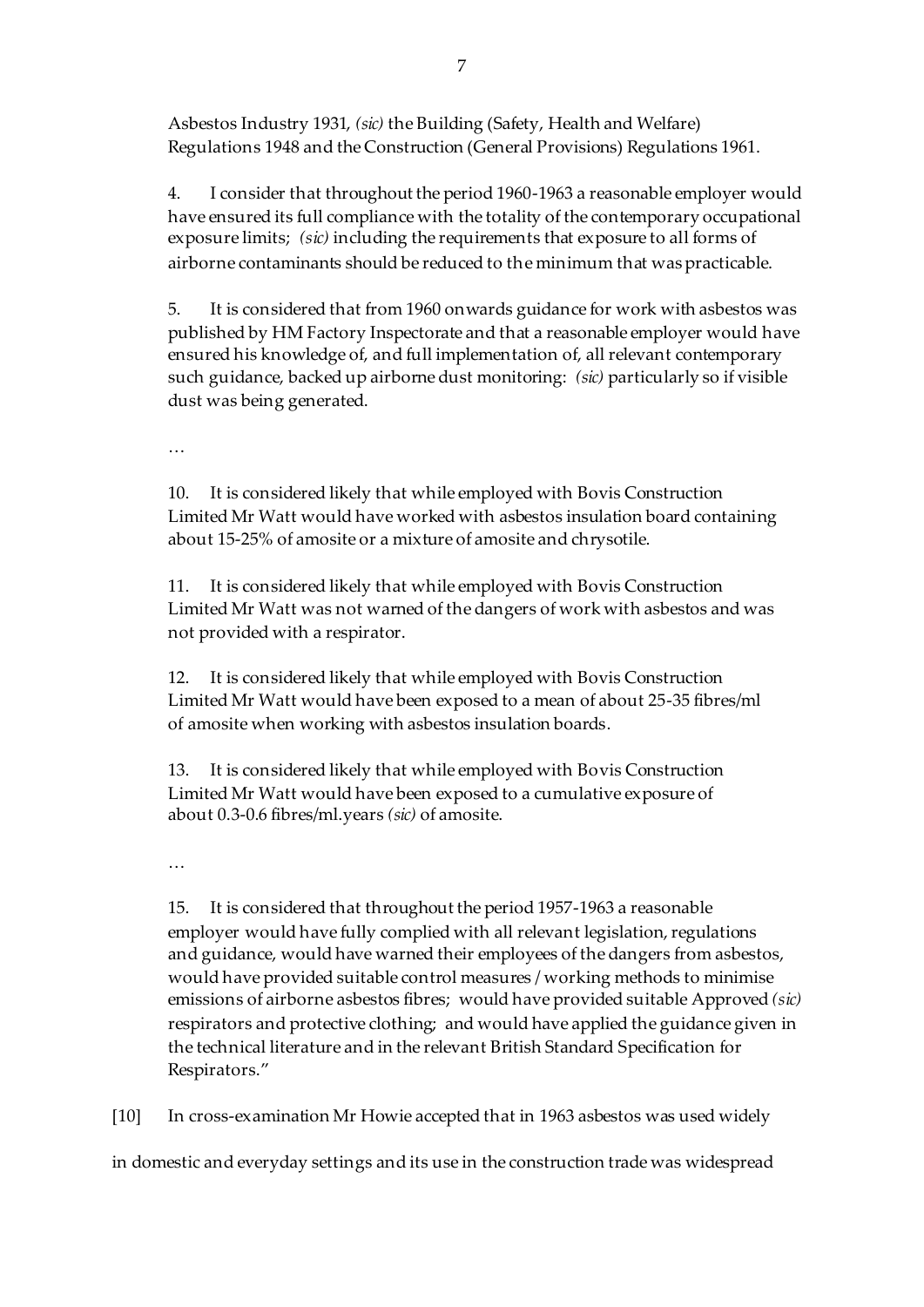because it was cheap and useful. In 1963 there was an asbestos plant at Germiston in Springburn, Glasgow which produced asbestos. The exposure in Mr Watt's case was not heavy, but neither was it intermittent (by which he meant a day here and a day there). The short period was reflected in the calculation of cumulative exposure. A big employer such as Bovis should have been aware of the risk of injury in 1963. The link between exposure to small amounts of asbestos dust and the development of mesothelioma was evident from the paper by Wagner in 1960 published in the British Journal of Industrial Medicine, the premier medical publication in the industrial health area for both medical professionals and anyone in the health and safety field.

[11] Professor Willey emphasised in his evidence that Mr Watt was employed as a joiner. The Asbestos Industry Regulations 1931 were in force until May 1970, when they were replaced by the Asbestos Regulations 1969, and applied to quite specific tasks in the asbestos manufacturing industry, eg mixing, milling etc Mr Watt was not engaged in any of these tasks. By the standards of the time he was not employed as an asbestos worker. His exposure to asbestos would have been secondary, that is, not as the result of his principal employment as a joiner. He was exposed to asbestos for 3 or 4 days in an employment period of 6 months with Bovis. The asbestos work was not on a daily basis and in his opinion might be regarded as intermittent. He estimated Mr Watt's maximum exposure as being between 0.3 fibre/ml and 8 fibre/ml, depending on the job function and the asbestos material. He considered that to be low level exposure. He was of the opinion that at the time of the alleged exposure secondary and intermittent exposure to airborne asbestos fibres was not considered by the best academic researchers to injurious to health. He set out a detailed review of medical research and medical knowledge in appendix 3 to his report. The claimed exposure to asbestos at Bovis occurred over 3 or 4 days in 1963, when asbestos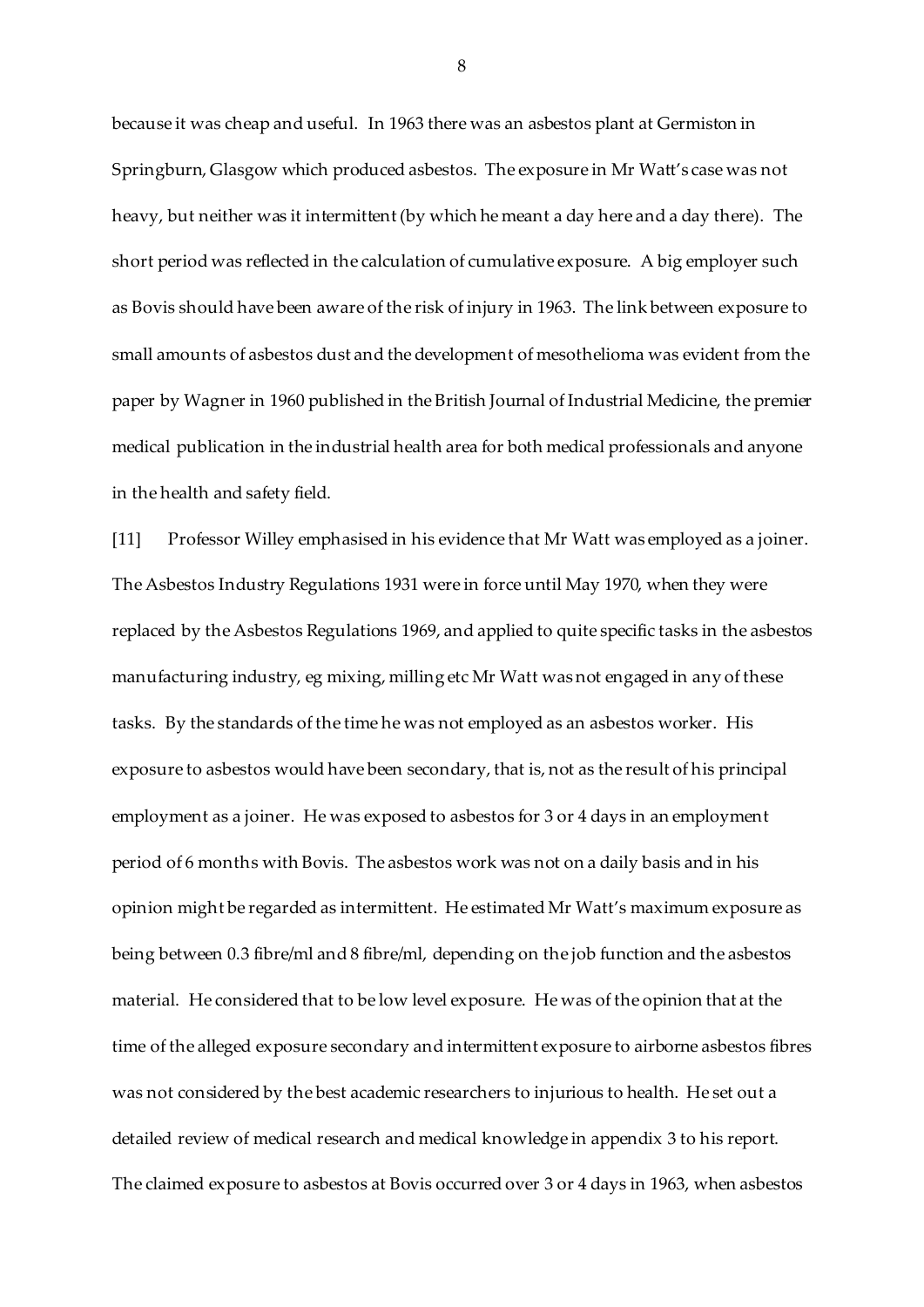related disease was associated to long exposure to high dust concentrations. By the standards of the time Mr Watt's exposure was secondary, intermittent and low level. It was the opinion of Professor Willey that it would be unreasonable in 1963 to expect a company not directly engaged in asbestos related manufacturing works to have knowledge of the effects of secondary, intermittent and low level exposure to asbestos when the world's best medical research experts of that period did not have the knowledge until 1965-67 and when guidance to the asbestos user industry was not given until 1970-71. Even in 1971 the Inspectorate of Factories was giving advice that enforcement action would not be taken at airborne fibre levels which would today be regarded as quite unacceptable. It was the opinion of Professor Willey that it would be unreasonable to expect a company to work to standards more stringent than the accepted standards of the day and which had not yet even been formulated by the UK's medical researchers, health and safety practitioners or government health and safety regulators.

[12] At paragraph 3.3 of his report Professor Willey explained that mesothelioma is a cancer found in the lining membrane of the lung, inner chest wall, and some organs of the peritoneum. It had been recognised since the 1920s and was thought to be extremely rare. Medical opinion as to its cause varied and its rarity made it difficult to form a solid opinion. In 1960 a paper appeared in the British Journal of Industrial Medicine in which Wagner, Sleggs and Marchand (based in South Africa) reported to have seen 33 cases of diffuse pleural mesothelioma and that all but one had a probable link to exposure to crocidolite asbestos. Between September 1957 and April 1958 Wagner undertook a fact-finding tour of Europe visiting research units which were involved in occupational diseases of the lung. In all he held discussions with 26 of the leading authorities in occupational medicine research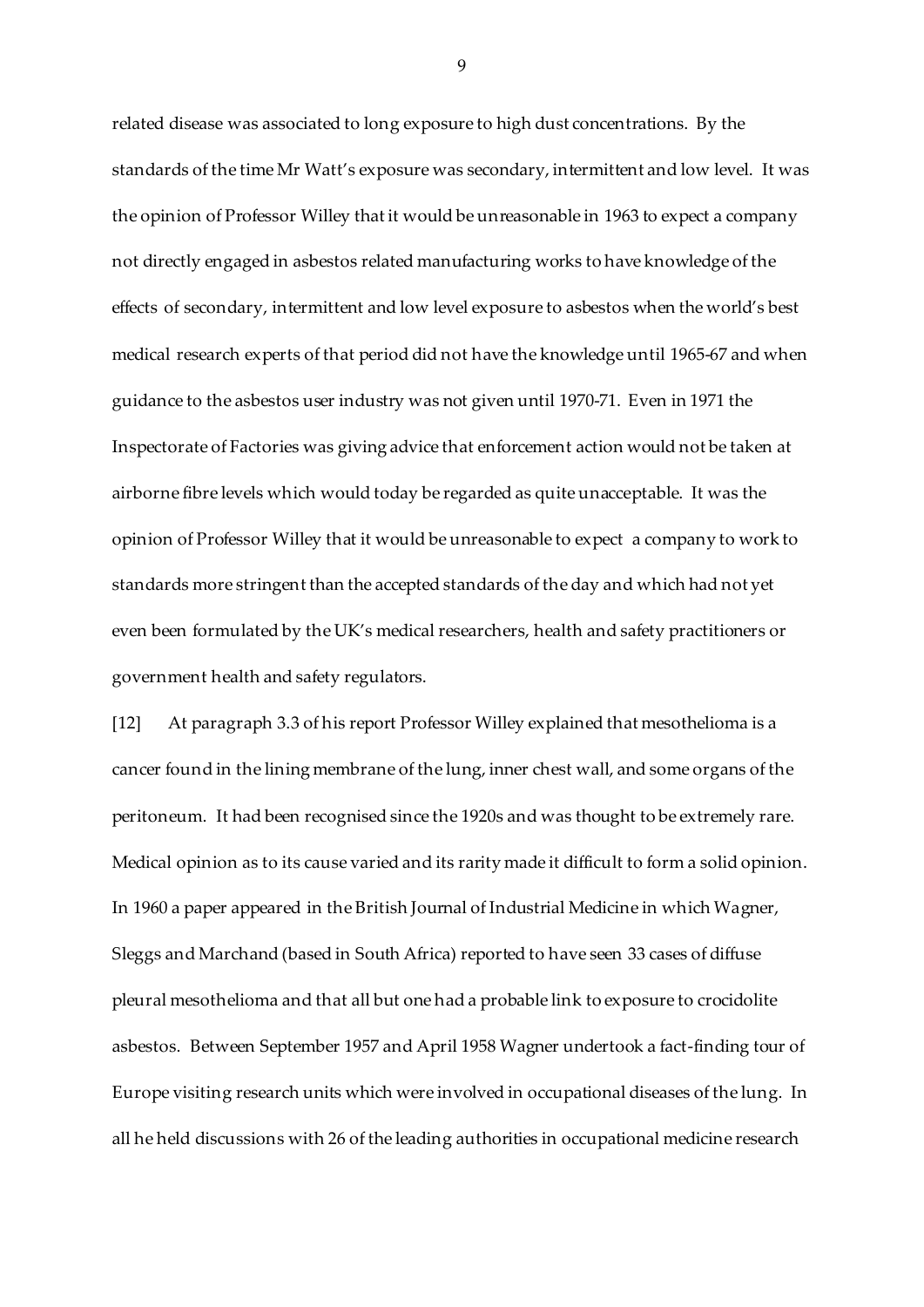and attended five major meetings and conferences. Notes of the tours revealed the following facts:

- The rarity of mesotheliomas and the lack of awareness that they may have been connected in any way to industrial exposure were reflected in the fact that none of the experts interviewed mentioned them.
- In his conclusions and suggestions Wagner made no reference to mesotheliomas.
- Four of the experts agreed that an epidemiological survey of asbestos miners in South Africa would be rewarding and fascinating.
- Wagner said that little was known about the toxicity of either crocidolite or amosite dust and the problem could be investigated only in South Africa or West Australia where crocidolite was mined.

The notes suggested to Professor Willey that the medical profession, as represented by the best authorities in occupational lung disease research, did not at the time consider mesothelioma to be a major occupational risk. In a paper presented to the Pneumoconiosis Conference in Johannesburg in 1959 Wagner spoke of the rarity of mesotheliomas and stated that the possible association of diffuse pleural mesotheliomas with asbestosis had had not been proved, but he felt that there was sufficient evidence to warrant a fuller investigation of the problem. Many people claimed that the date of the knowledge of mesothelioma being linked to low exposure to asbestos without the preceding asbestosis was when Wagner presented his paper in 1959 in Johannesburg, but in Professor Willey's opinion. Even Wagner was not sure what he had discovered in 1959.

[13] Professor Willey's opinion was that the key dates were 19-21 October 1964, when a major conference on the biological effects of asbestos, attended by medical officers and scientists from all major asbestos producing and manufacturing countries, was held at the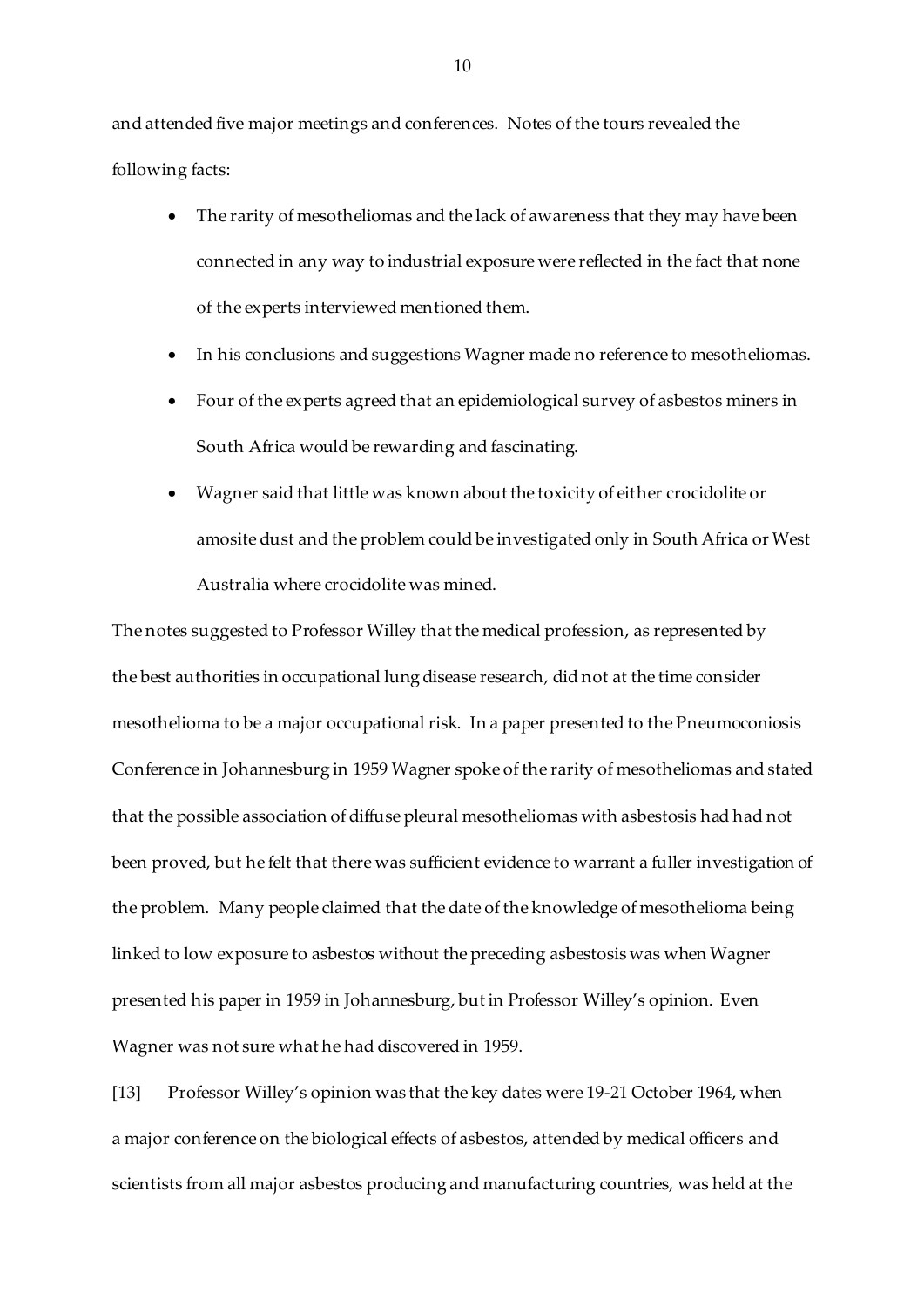New York Academy of Sciences. In a paper at the conference Wagner stated that on the then current evidence the earlier view that carcinomas of the lung occurred in cases with a significant degree of asbestosis was fully supported, but information was still required to confirm that there was no correlation between exposure *per se* and these tumours. A paper summarising the state of medical knowledge at the conclusion of the conference stated that tumours could develop in the absence of asbestosis in the lungs and sometimes after a small exposure but always with a long or very long delay.

[14] In 1965 Muriel Newhouse and Hilda Thompson published a paper supporting the evidence that mesothelioma could develop after very small, even environmental, exposure to asbestos. That report detailed the first epidemiological study which clearly linked inhalation of asbestos fibres to the "new" disease of mesothelioma and showed that mesothelioma could occur in three different categories, namely, (i) occupational exposure; (ii) relatives of asbestos workers; and (iii) people living in close proximity to an asbestos factory. The publication of the report led the Chief Inspector of Factories to set up a committee to review urgently all the evidence on the medical problems of asbestos exposure. The review led to the enactment of the Asbestos Regulations 1969. In 1965 Dr Alfred Byrne published in the Sunday Times a very well written article which summarised the work of Newhouse and Thompson and arguably put the work and the knowledge into the public domain.

### **Discussion**

[15] I am satisfied from the evidence led and the terms of the joint minutes that Mr Watt developed and died of mesothelomia due to his exposure to asbestos dust while in the employment of Bovis in 1963. The causal link between his mesothelioma and his former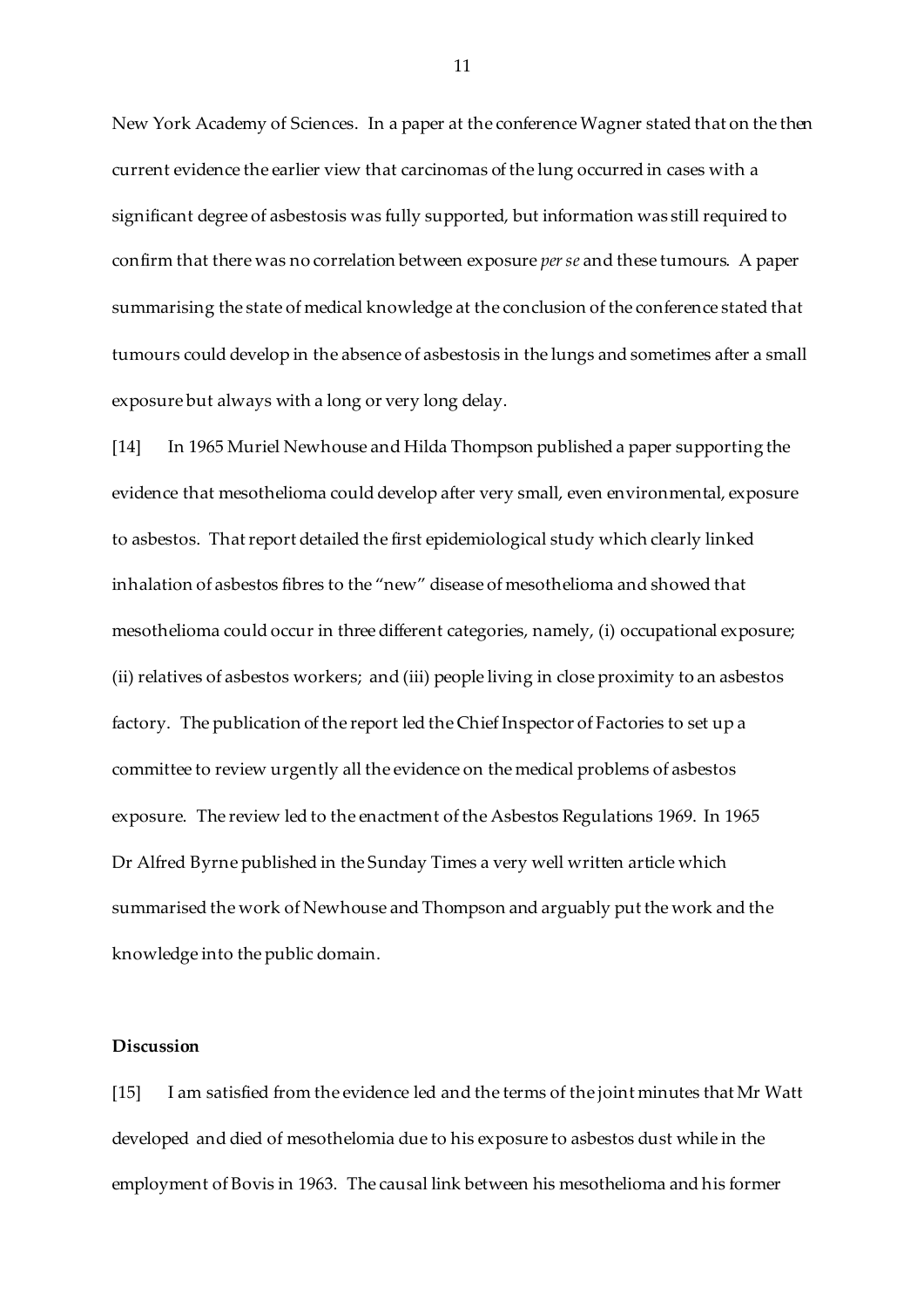employment was spoken to by Dr Semple and not challenged by counsel for the defenders, who conceded in his closing submission that Mr Watt's mesothelioma was caused by his exposure to asbestos dust while employed by Bovis. I am also satisfied from Mr Watt's statement that Bovis took no steps to prevent injury to him arising out of his exposure to asbestos dust. There was no suggestion that the evidence of Mr Watt in his statement was anything other than credible and reliable.

[16] The issue which I require to focus on in determining whether liability for negligence at common law or breach of Regulation 20 of the 1961 Regulations has been established is that of foreseeability. As counsel for the defenders put it in his closing submission "it all comes down to foreseeability". In order to succeed the pursuers require to prove that it was or ought to have been reasonably foreseeable to the defenders at the material time that the exposure to asbestos to which Mr Watt was subjected gave rise to the risk of asbestos-related injury. In my view it is not necessary, in order to determine that issue, that I should make a finding of the degree of exposure in terms of fibres/ml. The defenders were not aware of the degree of exposure in terms of fibres/ml. Mr Howie accepted that the exposure was not prolonged or heavy. Professor Willey's description of the exposure as secondary, intermittent and low level was not challenged in cross-examination. These statements are not inconsistent and I am content to adopt Professor Willey's description, bearing in mind that the exposure was over a short period of only 3 or 4 days.

[17] In asserting that Bovis should have been aware of the risk of asbestos-related injury in the circumstances of this case from 1960 Mr Howie referred to Wagner's paper in 1961. I found this curious as he did not mention the Wagner paper in his report. In any event, for the reasons given by Professor Willey, I consider that the content of the Wagner report was not sufficient to fix Bovis with foreseeability of asbestos-related injury in the circumstances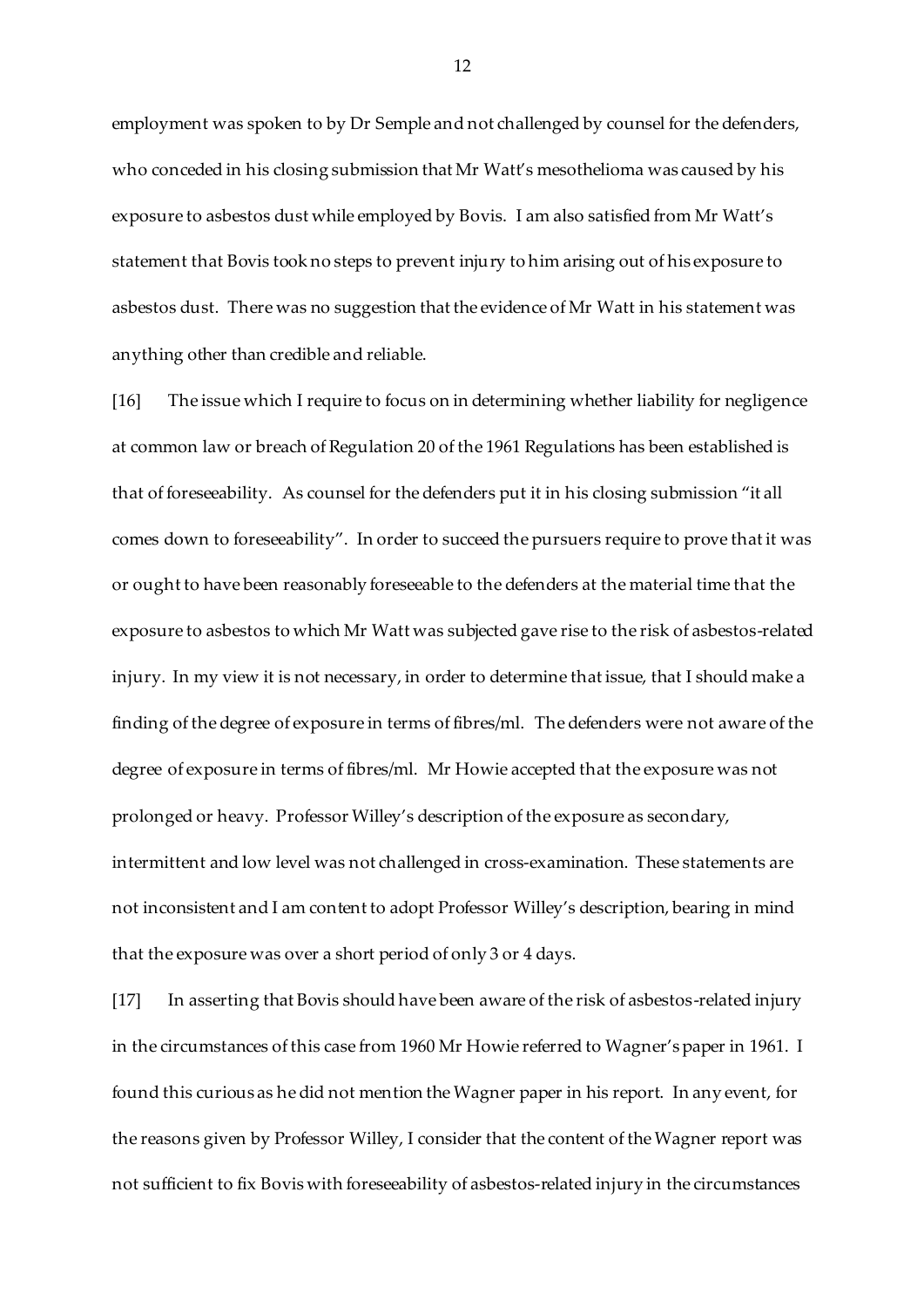of this case. Moreover, in the absence of direct evidence, I doubt that the management of Bovis would at the material time have read or been aware of a research paper in a specialist medical publication.

[18] In moving me to find the defenders liable to the pursuers for Watt's death in the agreed sums counsel for the pursuers made reference to the following cases: *Shell Tankers* v *Jeromson* [2001] EWCA Civ 101; *Maguire* v *Harland & Wolff plc* [2005] EWCA Civ 01; *Bussey* v *00654701 Ltd* [2018] EWCA Civ 243; *Gibson* v *Babcock International Ltd* [2018] CSOH 78; *Owen* v *IMI Yorkshire Copper Tube* (unreported, 15 June 1995); *Gunn* v *Wallsend Slipway and Engineering Company Ltd* (unreported, 7 November 1988) and *Gregson* v *Hick Hargreaves & Co*  Ltd [1955] 1 WLR 1252. These cases all dealt with the question of foreseeability of injury and turned on their own facts. The foreseeable risk need not be that of mesothelioma.

[19] In submitting that the requisite foreseeability had not been established counsel for the defenders founded strongly on the decision of Swift J in *Abraham* v *G Ireson & Son (Properties) Ltd and another* [2009] EWHC 1958 (QB). Her ladyship set out from

paragraphs 11 to 22 of her judgment the claimant's evidence of the degree to which he was exposed to asbestos while employed by the first and second defendants, not all of which was accepted by her. At paragraph 46 she stated that she was satisfied on the evidence that the asbestos exposure the claimant had with the first defendants was very light and occurred intermittently and that, although his exposure with the second defendants was somewhat more frequent, it was nevertheless modest and infrequent. At paragraphs 85 and 87 her ladyship set out her conclusions on negligence as follows:

"85. …It seems to me that it was not until after the publication of the Newhouse and Thomson paper in 1965 at the earliest that employers could have been aware that asbestos exposure at the levels to which the claimant was subjected gave rise to a risk of injury.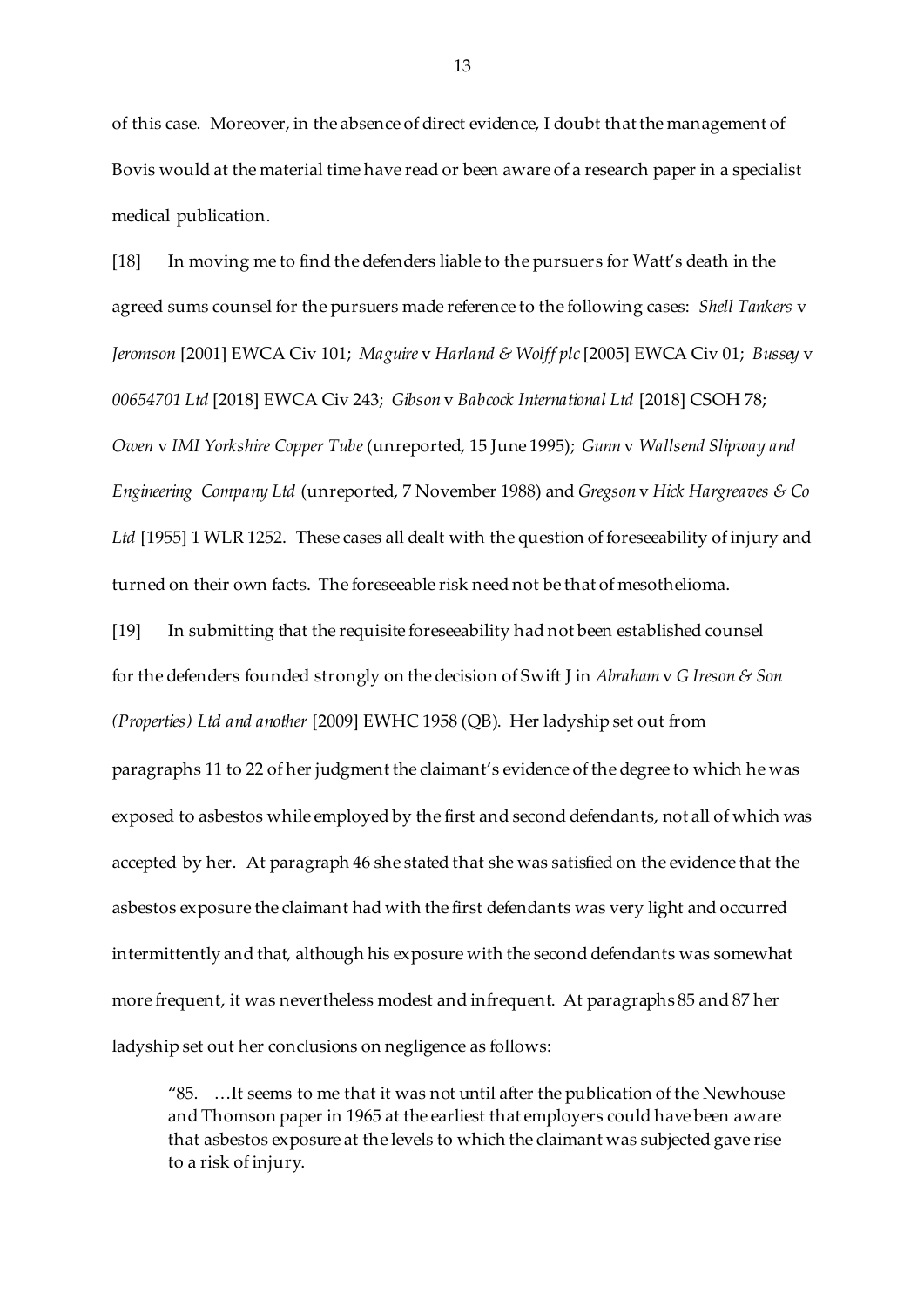87. In the circumstances, I am unable to accept that, during the period of the claimant's employment with them, the first and/or second defendants should have appreciated that the claimant was at risk of asbestos-related injury and that their failure to do so and to take appropriate precautions for his safety was negligent."

[20] In relation to the case based on breach of the Regulations she stated at paragraphs 94

#### and 95 as follows:

"94. Since I have rejected the contention that, during the period of the claimant's employment with them, the first and/or second defendants should have appreciated that the claimant's asbestos exposure was such as to place him at risk of injury, it follows that they cannot have been aware that the asbestos dust was 'likely to be injurious' to the claimant. Further, as I have found that they did not know - and cannot reasonably be expected to have known - of the risk of injury arising from the claimant's exposure to the dust, it cannot have been reasonably practicable for them to take any steps to protect him from it.

95. It follows therefore that I find that the defendants were not in breach of the statutory duties owed to the defendants."

[21] In my judgment the approach of Swift J was correct and I adopt it in considering the circumstances of this case. The degree of exposure to asbestos dust in the present case was certainly no more than the degrees of exposure in the case of *Abraham.* Having considered the evidence of Mr Howie and Professor Willey I have reached the conclusion that it was not until after the publication of the Newhouse and Thomson paper in 1965 at the earliest that employers could have been aware that asbestos exposure at the level to which Mr Watt was subjected gave rise to the risk of injury. I therefore do not accept that during the period of Mr Watt's employment with them Bovis should have appreciated that he was at risk of asbestos-related injury and that their failure to do so and to take appropriate precautions for his safety was negligent. It follows that Bovis could not have been aware that the asbestos dust was "likely to be injurious" to him in terms of Regulation. Further, as they did not know, and cannot reasonably have been expected to have known of the risk of injury arising